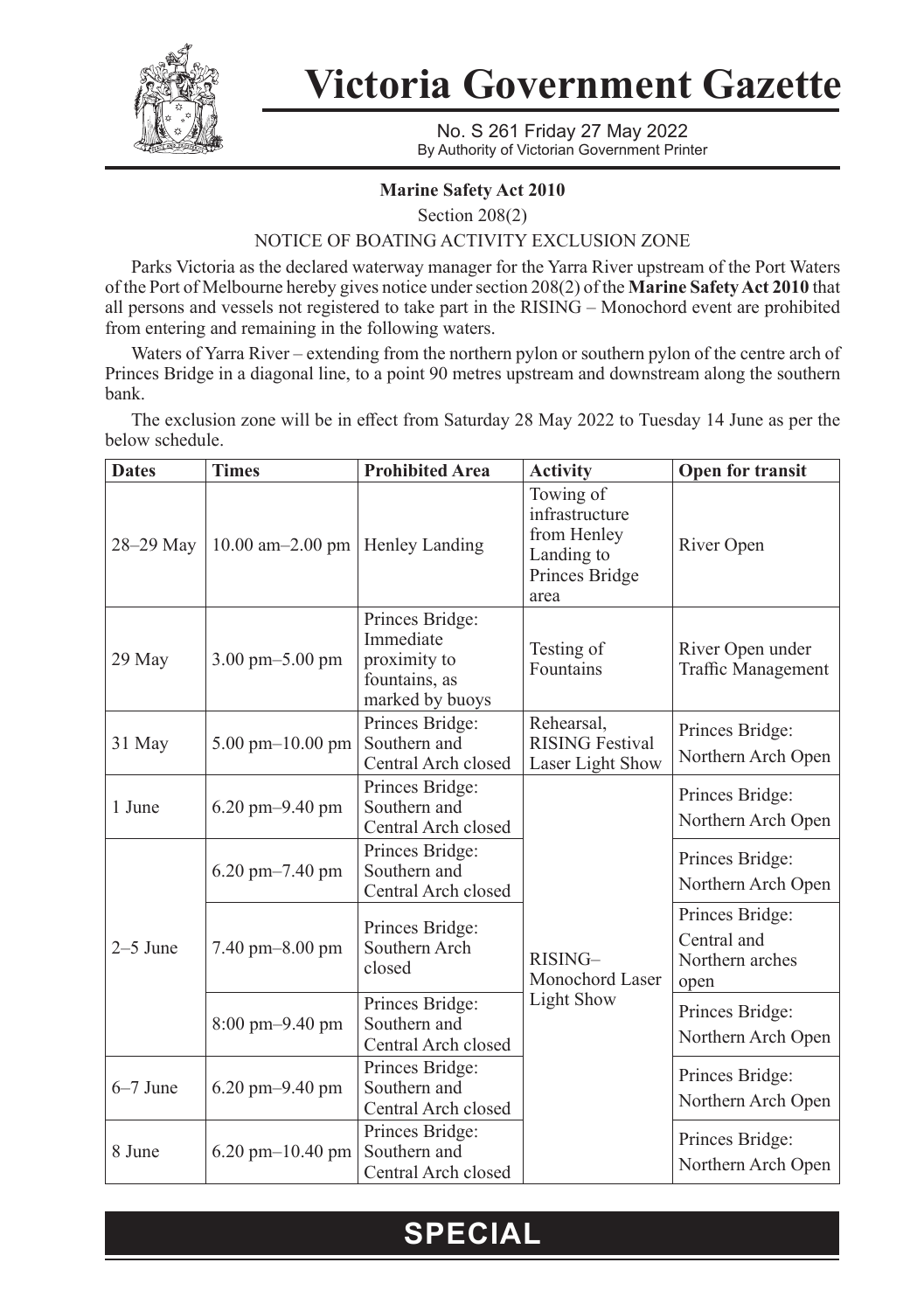| <b>Dates</b> | <b>Times</b>                         | <b>Prohibited Area</b>                                 | <b>Activity</b>                                                            | Open for transit                                          |
|--------------|--------------------------------------|--------------------------------------------------------|----------------------------------------------------------------------------|-----------------------------------------------------------|
| $9-12$ June  | $6.20 \text{ pm} - 7.40 \text{ pm}$  | Princes Bridge:<br>Southern and<br>Central Arch closed | $RISING-$<br>Monochord Laser<br>Light Show                                 | Princes Bridge:<br>Northern Arch Open                     |
|              | 7.40 pm $-8.00$ pm                   | Princes Bridge:<br>Southern Arch<br>closed             |                                                                            | Princes Bridge:<br>Central and<br>Northern arches<br>open |
|              | $8:00 \text{ pm} - 9.40 \text{ pm}$  | Princes Bridge:<br>Southern and<br>Central Arch closed |                                                                            | Princes Bridge:<br>Northern Arch Open                     |
| $13-14$ June | 10.00 am $-2.00$ pm   Henley Landing |                                                        | Towing of<br>infrastructure<br>from Princes<br>Bridge to Henley<br>Landing | River Open                                                |

Dated: 26 May 2022

### BY ORDER OF PARKS VICTORIA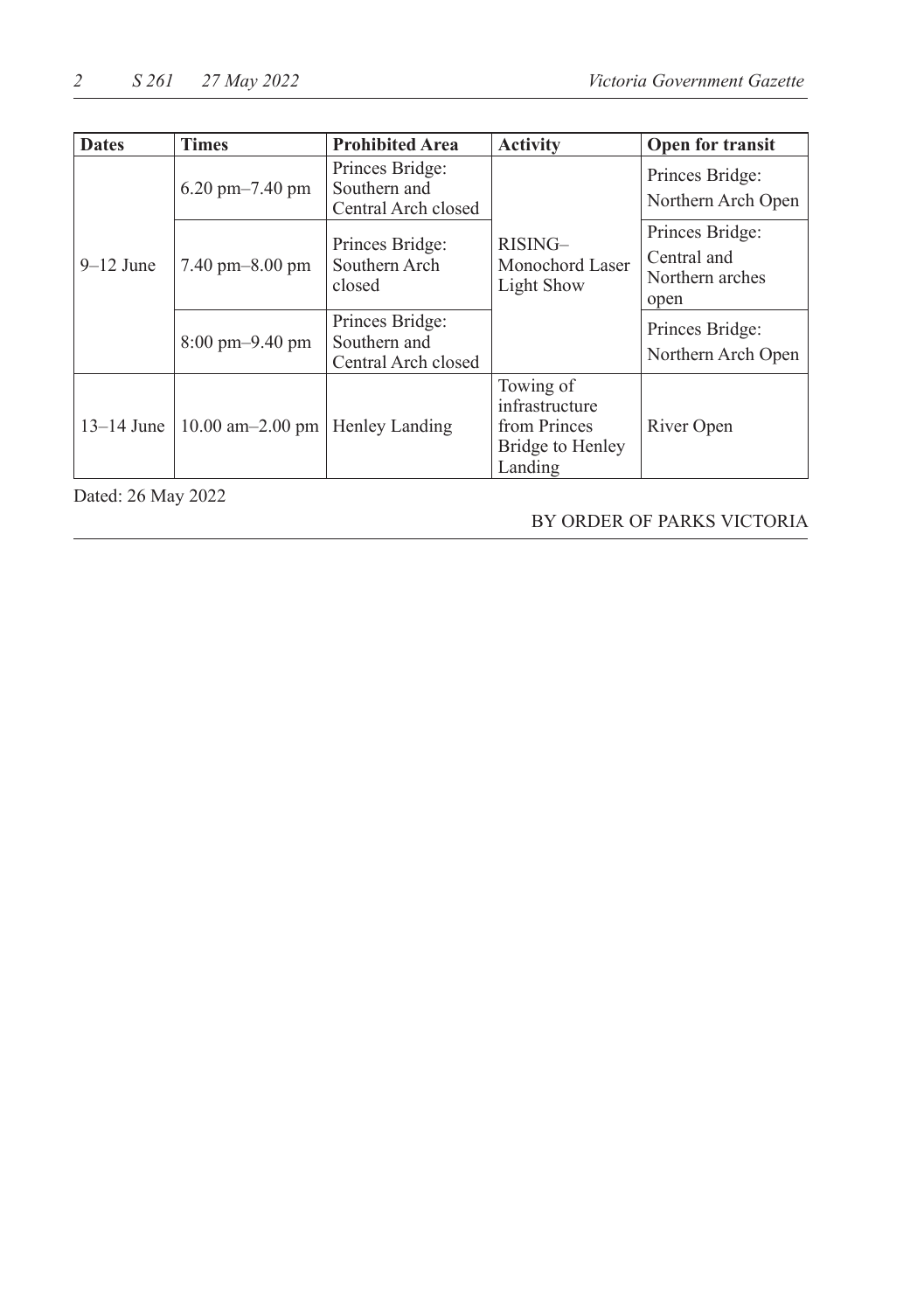This page was left blank intentionally